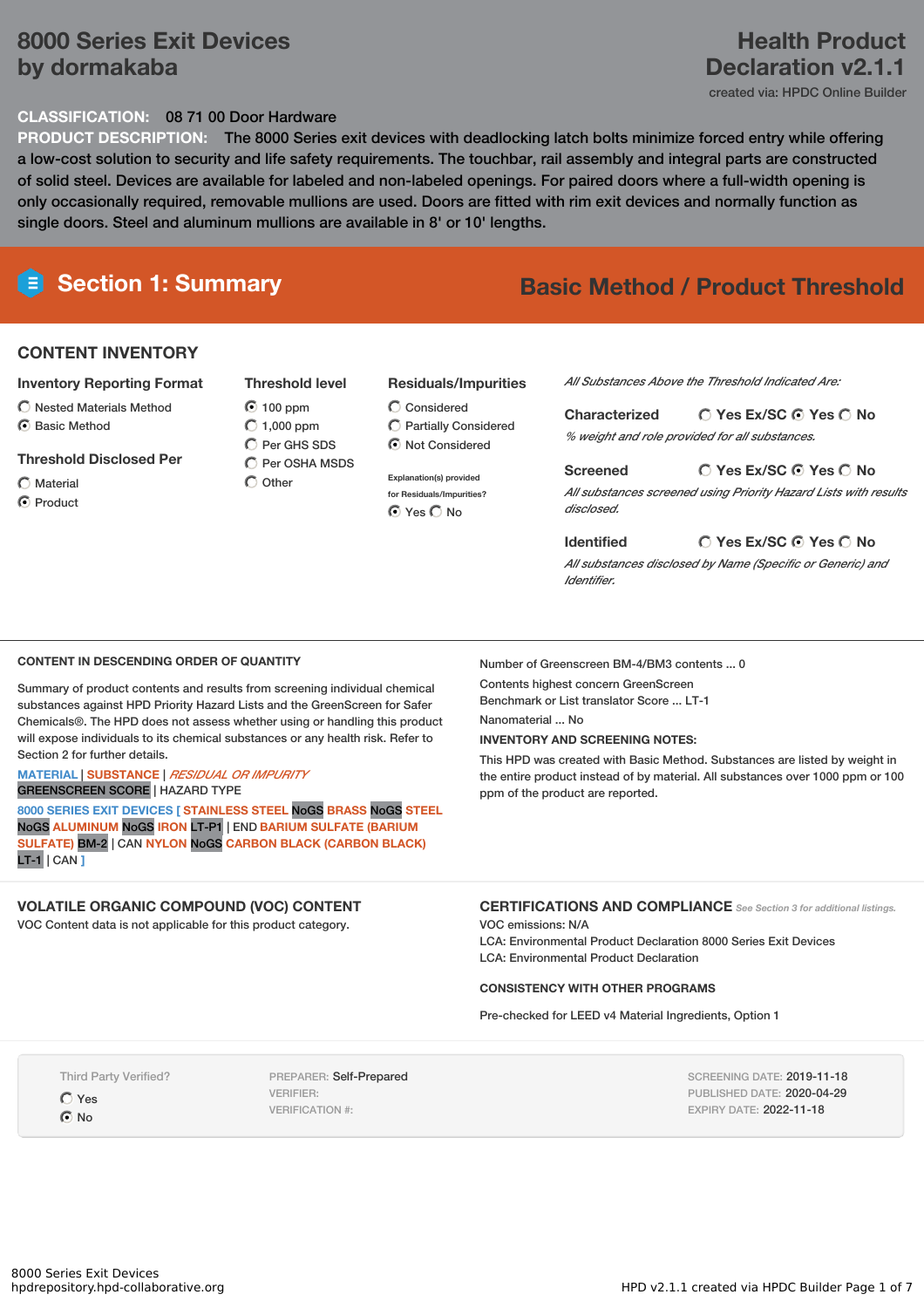This section lists contents in a product based on specific threshold(s) and reports detailed health information including hazards. This *HPD uses the inventory method indicated above, which is one of three possible methods:*

- *Basic Inventory method with Product-level threshold.*
- *Nested Material Inventory method with Product-level threshold*
- *Nested Material Inventory method with individual Material-level thresholds*

Definitions and requirements for the three inventory methods and requirements for each data field can be found in the HPD Open *Standard version 2.1.1, available on the HPDC website at: [www.hpd-collaborative.org/hpd-2-1-1-standard](https://www.hpd-collaborative.org/hpd-2-1-1-standard)*

## **8000 SERIES EXIT DEVICES**

PRODUCT THRESHOLD: 100 ppm **RESIDUALS AND IMPURITIES CONSIDERED:** No

RESIDUALS AND IMPURITIES NOTES: No residuals or impurities are expected in these materials at or above the inventory threshold. dormakada products consist of finished components, and no chemical reactions are needed to develop our products.

OTHER PRODUCT NOTES: -

| <b>STAINLESS STEEL</b>                                                                              |                                                                |          |                                   |  | ID: 12597-68-1                                 |
|-----------------------------------------------------------------------------------------------------|----------------------------------------------------------------|----------|-----------------------------------|--|------------------------------------------------|
| HAZARD SCREENING METHOD: Pharos Chemical and Materials Library                                      | HAZARD SCREENING DATE: 2019-11-18                              |          |                                   |  |                                                |
| %: $60.51 - 60.51$                                                                                  | GS: NoGS                                                       | RC: Both | ROLE: Exit body and trim          |  |                                                |
| <b>HAZARD TYPE</b>                                                                                  | <b>AGENCY AND LIST TITLES</b>                                  | WARNINGS |                                   |  |                                                |
| None found                                                                                          |                                                                |          |                                   |  | No warnings found on HPD Priority Hazard Lists |
| SUBSTANCE NOTES: 304, 303, 416 and 17-4 PH                                                          |                                                                |          |                                   |  |                                                |
|                                                                                                     |                                                                |          |                                   |  |                                                |
| <b>BRASS</b>                                                                                        |                                                                |          |                                   |  | ID: 12597-71-6                                 |
| HAZARD SCREENING METHOD: Pharos Chemical and Materials Library<br>HAZARD SCREENING DATE: 2019-11-18 |                                                                |          |                                   |  |                                                |
| %: 18.35 - 18.35                                                                                    | GS: NoGS                                                       | RC: Both | NANO: No                          |  | ROLE: Exit body                                |
| <b>HAZARD TYPE</b>                                                                                  | AGENCY AND LIST TITLES                                         | WARNINGS |                                   |  |                                                |
| None found                                                                                          |                                                                |          |                                   |  | No warnings found on HPD Priority Hazard Lists |
| SUBSTANCE NOTES: -                                                                                  |                                                                |          |                                   |  |                                                |
|                                                                                                     |                                                                |          |                                   |  |                                                |
| <b>STEEL</b>                                                                                        |                                                                |          |                                   |  | ID: 12597-69-2                                 |
|                                                                                                     | HAZARD SCREENING METHOD: Pharos Chemical and Materials Library |          | HAZARD SCREENING DATE: 2019-11-18 |  |                                                |
| %: $15.74 - 15.74$                                                                                  | GS: NoGS                                                       | RC: Both | NANO: No                          |  | ROLE: Exit body and trim                       |
| <b>HAZARD TYPE</b>                                                                                  | AGENCY AND LIST TITLES                                         | WARNINGS |                                   |  |                                                |
| None found                                                                                          |                                                                |          |                                   |  | No warnings found on HPD Priority Hazard Lists |
|                                                                                                     |                                                                |          |                                   |  |                                                |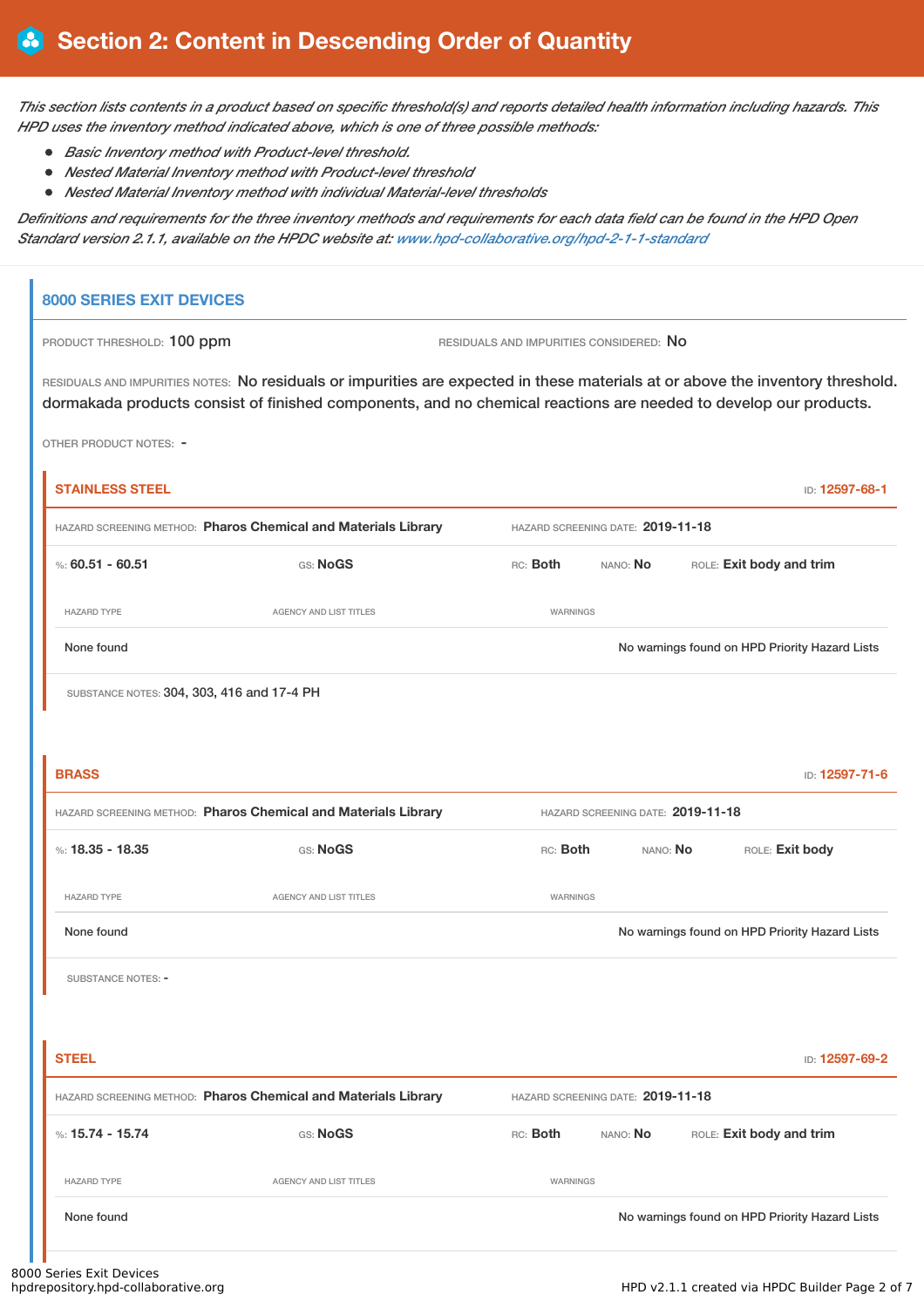**ALUMINUM** ID: **91728-14-2**

| HAZARD SCREENING METHOD: Pharos Chemical and Materials Library |                        |          | HAZARD SCREENING DATE: 2019-11-18 |                                                |  |  |  |  |
|----------------------------------------------------------------|------------------------|----------|-----------------------------------|------------------------------------------------|--|--|--|--|
| %: 4.34                                                        | <b>GS: NoGS</b>        | RC: Both | nano: <b>No</b>                   | ROLE: Exit body                                |  |  |  |  |
| <b>HAZARD TYPE</b>                                             | AGENCY AND LIST TITLES | WARNINGS |                                   |                                                |  |  |  |  |
| None found                                                     |                        |          |                                   | No warnings found on HPD Priority Hazard Lists |  |  |  |  |

SUBSTANCE NOTES: The hazards associated with aluminum are dependent upon the form in which aluminum is provided. As aluminum is inert upon receipt by dormakaba and unlikely to leach from the product into the environment, the risk of exposure to aluminum components is negligible and the listed hazards can be deemed irrelevant to the end-user.

| <b>IRON</b>                                                    |                                              |                                   |                                      | ID: <b>7439-89-6</b> |  |
|----------------------------------------------------------------|----------------------------------------------|-----------------------------------|--------------------------------------|----------------------|--|
| HAZARD SCREENING METHOD: Pharos Chemical and Materials Library |                                              | HAZARD SCREENING DATE: 2019-11-18 |                                      |                      |  |
| %: $0.59 - 0.59$                                               | $GS: LT-P1$                                  | RC: Both                          | NANO: No                             | ROLE: Exit body      |  |
| <b>HAZARD TYPE</b>                                             | <b>AGENCY AND LIST TITLES</b>                | WARNINGS                          |                                      |                      |  |
| <b>ENDOCRINE</b>                                               | <b>TEDX - Potential Endocrine Disruptors</b> |                                   | <b>Potential Endocrine Disruptor</b> |                      |  |
|                                                                |                                              |                                   |                                      |                      |  |

SUBSTANCE NOTES: -

| <b>BARIUM SULFATE (BARIUM SULFATE)</b>                         |                                                                |                                                                                     |          |                   | ID: 7727-43-7                                  |  |  |
|----------------------------------------------------------------|----------------------------------------------------------------|-------------------------------------------------------------------------------------|----------|-------------------|------------------------------------------------|--|--|
| HAZARD SCREENING METHOD: Pharos Chemical and Materials Library |                                                                | HAZARD SCREENING DATE: 2019-11-18                                                   |          |                   |                                                |  |  |
| %: $0.17 - 0.33$                                               | <b>GS: BM-2</b>                                                | RC: None                                                                            | NANO: No | ROLE: Powder Coat |                                                |  |  |
| <b>HAZARD TYPE</b>                                             | <b>AGENCY AND LIST TITLES</b>                                  | <b>WARNINGS</b>                                                                     |          |                   |                                                |  |  |
| <b>CANCER</b>                                                  | <b>MAK</b>                                                     | Carcinogen Group 4 - Non-genotoxic carcinogen with low<br>risk under MAK/BAT levels |          |                   |                                                |  |  |
| <b>SUBSTANCE NOTES: -</b>                                      |                                                                |                                                                                     |          |                   |                                                |  |  |
| <b>NYLON</b>                                                   |                                                                |                                                                                     |          |                   | ID: 63428-83-1                                 |  |  |
|                                                                | HAZARD SCREENING METHOD: Pharos Chemical and Materials Library | HAZARD SCREENING DATE: 2019-11-18                                                   |          |                   |                                                |  |  |
| % 0.12                                                         | GS: NoGS                                                       | RC: None                                                                            | NANO: No |                   | ROLE: Exit body                                |  |  |
| <b>HAZARD TYPE</b>                                             | <b>AGENCY AND LIST TITLES</b>                                  | <b>WARNINGS</b>                                                                     |          |                   |                                                |  |  |
| None found                                                     |                                                                |                                                                                     |          |                   | No warnings found on HPD Priority Hazard Lists |  |  |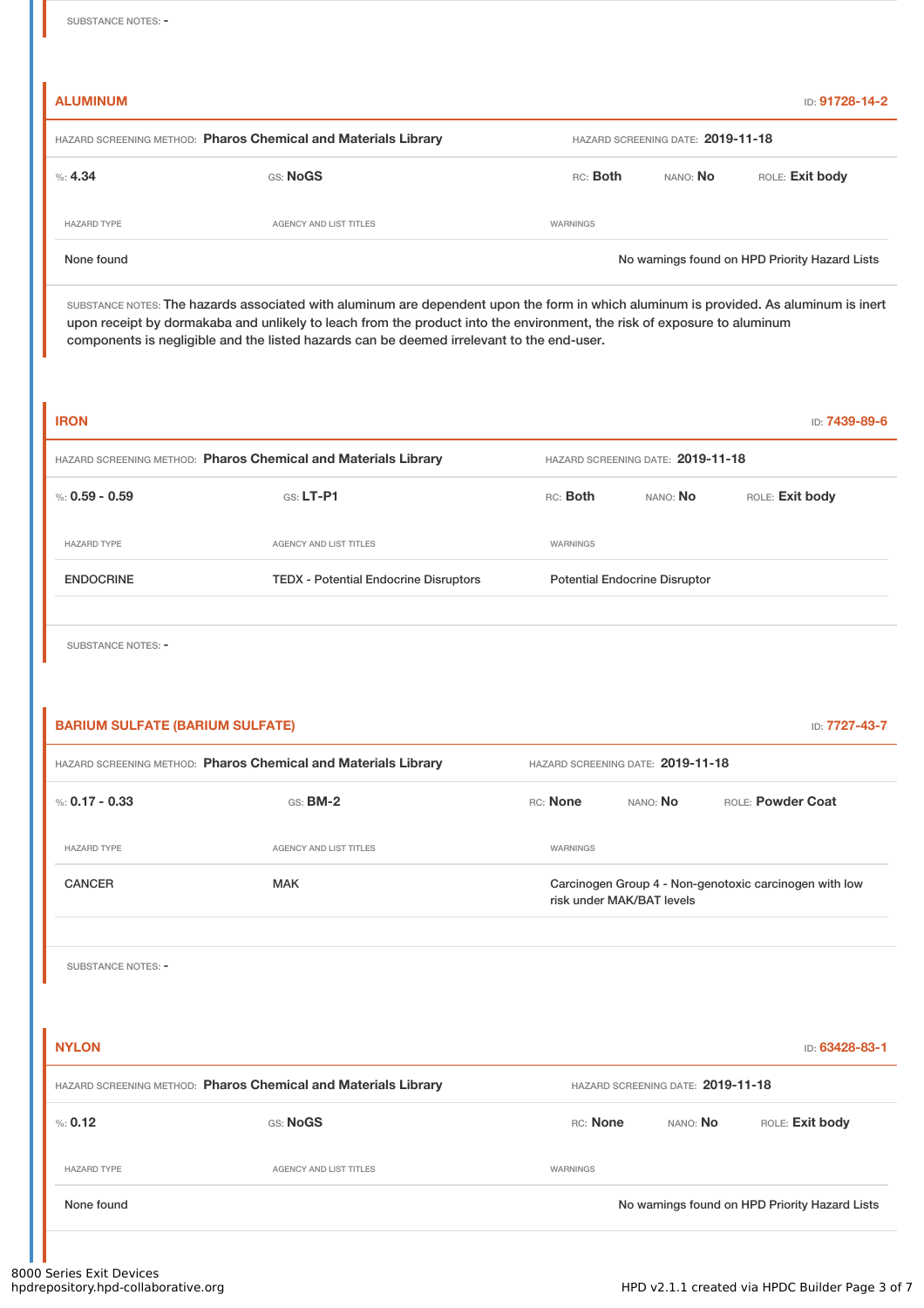### **CARBON BLACK (CARBON BLACK)** ID: **1333-86-4**

| HAZARD SCREENING METHOD: Pharos Chemical and Materials Library |                                   | HAZARD SCREENING DATE: 2019-11-18                                                               |                 |                          |  |  |
|----------------------------------------------------------------|-----------------------------------|-------------------------------------------------------------------------------------------------|-----------------|--------------------------|--|--|
| %: $0.01 - 0.02$                                               | $GS: LT-1$                        | RC: None                                                                                        | NANO: <b>No</b> | <b>BOLE: Powder Coat</b> |  |  |
| <b>HAZARD TYPE</b>                                             | AGENCY AND LIST TITLES            | WARNINGS                                                                                        |                 |                          |  |  |
| <b>CANCER</b>                                                  | US CDC - Occupational Carcinogens | Occupational Carcinogen                                                                         |                 |                          |  |  |
| <b>CANCER</b>                                                  | CA EPA - Prop 65                  | Carcinogen - specific to chemical form or exposure route                                        |                 |                          |  |  |
| <b>CANCER</b>                                                  | <b>IARC</b>                       | Group 2B - Possibly carcinogenic to humans - inhaled from<br>occupational sources               |                 |                          |  |  |
| <b>CANCER</b>                                                  | <b>MAK</b>                        | Carcinogen Group 3B - Evidence of carcinogenic effects but<br>not sufficient for classification |                 |                          |  |  |
|                                                                |                                   |                                                                                                 |                 |                          |  |  |

SUBSTANCE NOTES: -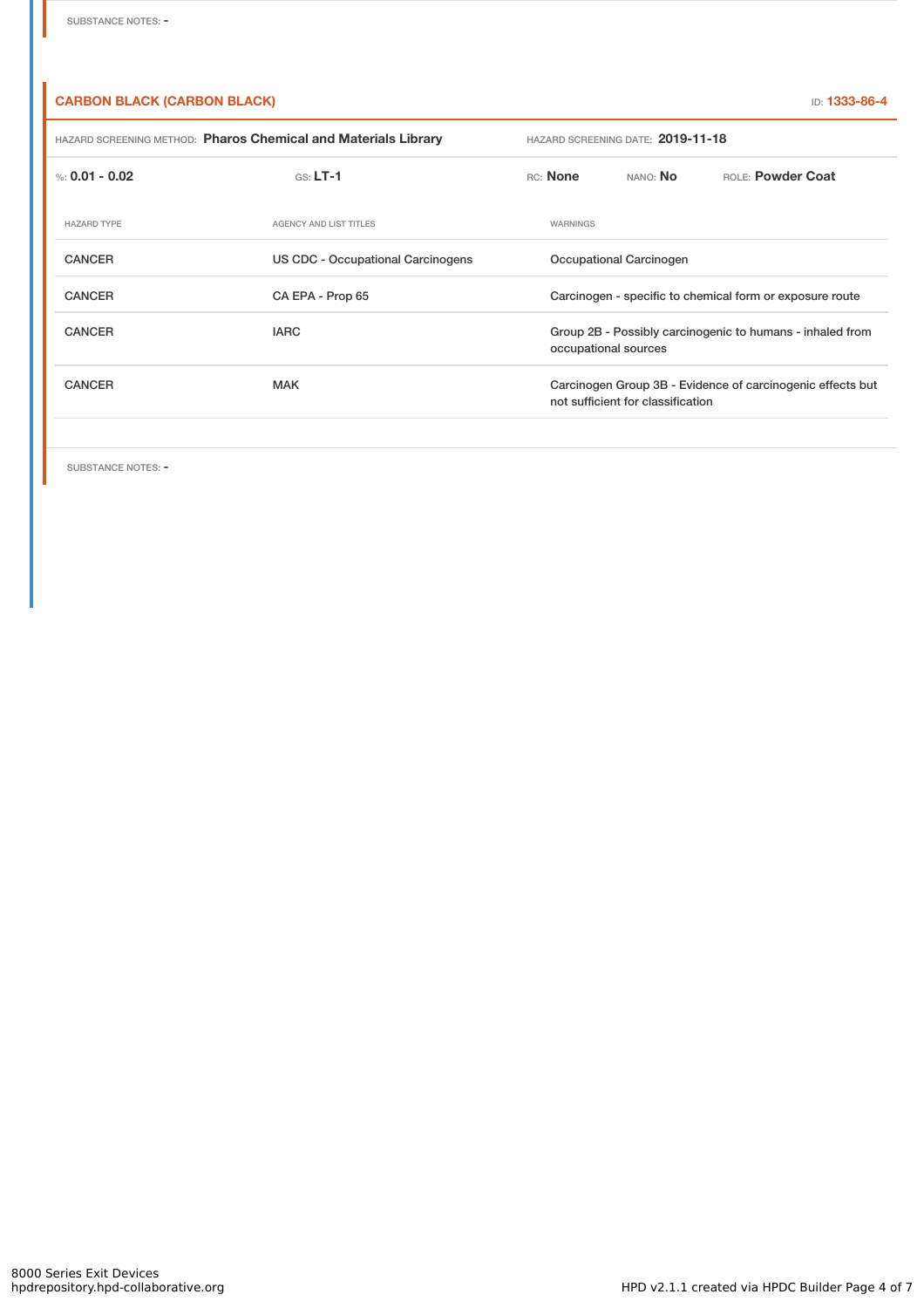This section lists applicable certification and standards compliance information for VOC emissions and VOC content. Other types of *health or environmental performance testing or certifications completed for the product may be provided.*

| <b>VOC EMISSIONS</b>                                                                                                                                                                                                                                                                      | N/A                                                      |                                                |                                               |                                                                                                  |
|-------------------------------------------------------------------------------------------------------------------------------------------------------------------------------------------------------------------------------------------------------------------------------------------|----------------------------------------------------------|------------------------------------------------|-----------------------------------------------|--------------------------------------------------------------------------------------------------|
| CERTIFYING PARTY: Self-declared<br>APPLICABLE FACILITIES: This HPD is for a product that<br>is NOT liquid/wet applied.<br><b>CERTIFICATE URL:</b>                                                                                                                                         | <b>ISSUE DATE: 2019-11-</b><br><b>EXPIRY DATE:</b><br>18 | CERTIFIER OR LAB: N/A                          |                                               |                                                                                                  |
| CERTIFICATION AND COMPLIANCE NOTES:                                                                                                                                                                                                                                                       |                                                          |                                                |                                               |                                                                                                  |
| <b>LCA</b>                                                                                                                                                                                                                                                                                |                                                          | <b>Devices</b>                                 | <b>Environmental Product</b>                  | <b>Declaration 8000 Series Exit</b>                                                              |
| CERTIFYING PARTY: Third Party<br>APPLICABLE FACILITIES: Steeleville, IL, USA<br><b>CERTIFICATE URL:</b><br>https://www.dormakaba.com/resource/blob/17238/e933f463ab9a457838ff805c07d71593/epd-<br>ule-8000-9000series-ansi-exitdevices-en-data.pdf<br>CERTIFICATION AND COMPLIANCE NOTES: |                                                          | <b>ISSUE</b><br>DATE:<br>$2014 -$<br>$10 - 28$ | <b>EXPIRY</b><br>DATE:                        | <b>CERTIFIER OR</b><br>LAB: UL<br>Environment                                                    |
| <b>LCA</b>                                                                                                                                                                                                                                                                                |                                                          | <b>Declaration</b>                             |                                               | <b>Environmental Product</b>                                                                     |
| CERTIFYING PARTY: Third Party<br>APPLICABLE FACILITIES: Steeleville, IL, USA<br><b>CERTIFICATE URL:</b><br>https://www.dormakaba.com/resource/blob/17228/0fbab838679055a3171a75c4d07f2a54/epd-<br>8000-9000-series-ansi-exit-devices-en-data.pdf                                          |                                                          | <b>ISSUE</b><br>DATE:<br>$2014 -$<br>$10 - 28$ | <b>EXPIRY</b><br>DATE:<br>$2020 -$<br>$10-27$ | <b>CERTIFIER</b><br>OR LAB:<br>Institut<br><b>Bauen</b><br>und<br><b>Umwelt</b><br>e.V.<br>(IBU) |

CERTIFICATION AND COMPLIANCE NOTES:

## **H** Section 4: Accessories

This section lists related products or materials that the manufacturer requires or recommends for installation (such as adhesives or fasteners), maintenance, cleaning, or operations. For information relating to the contents of these related products, refer to their *applicable Health Product Declarations, if available.*

No accessories are required for this product.

## **Section 5: General Notes**

dormakaba has resulted from the merger of the two well-established brands Dorma and Kaba, both known for their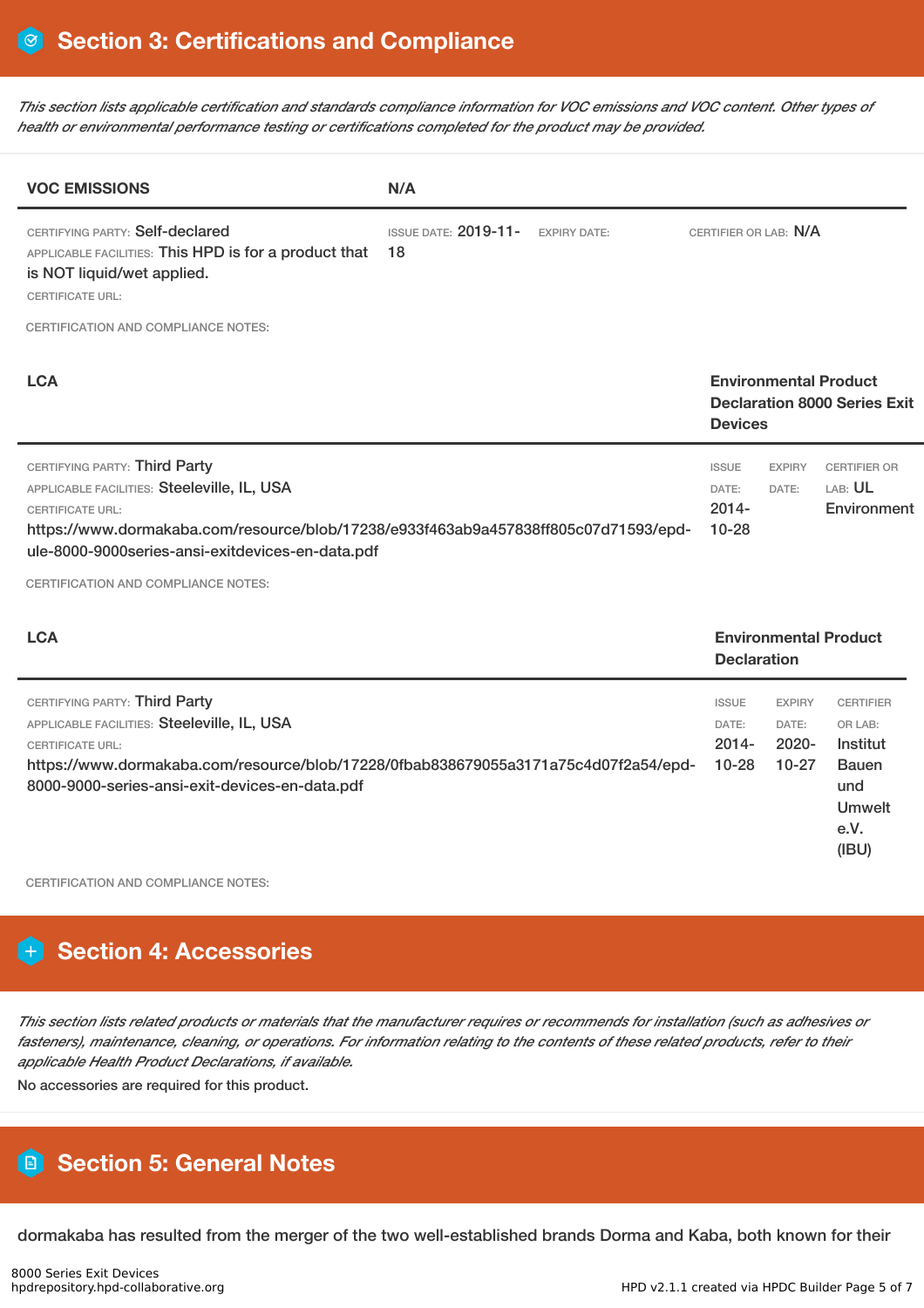expertise in the area of smart and secure access solutions. Together we stand for more than 150 years of security and reliability. Our master brand dormakaba stands for our offering of products, solutions and services for secure access to buildings and rooms from a single source. Our global brand power supports us to become the trusted industry leader. For more information, please go to: www.dormakaba.com. The information contained in this HPD is to be used only as a voluntary information on our products. dormakaba makes no representation or warranty as to the completeness or accuracy of the information contained herein. The products and specifications set forth in this HPD are subject to change without notice and dormakaba disclaims any and all liability for such changes. The information contained herein is provided without warranties of any kind, either express or implied, and dormakaba disclaims any and all liability for typographical, printing, or production errors or changes affecting the specifications contained herein. dormakaba DISCLAIMS ALL WARRANTIES, EXPRESS OR IMPLIED, INCLUDING, BUT NOT LIMITED TO, THE IMPLIED WARRANTIES OF MERCHANTABILITY AND FITNESS FOR A PARTICULAR PURPOSE. IN NO EVENT WILL dormakaba BE LIABLE FOR ANY INCIDENTAL, INDIRECT OR CONSEQUENTIAL DAMAGES ARISING FROM THE SALE OR USE OF ANY PRODUCT. All sales of products shall be subject to dormakaba's applicable General Terms and Conditions, a copy of which will be provided by your local dormakaba organisation upon request.